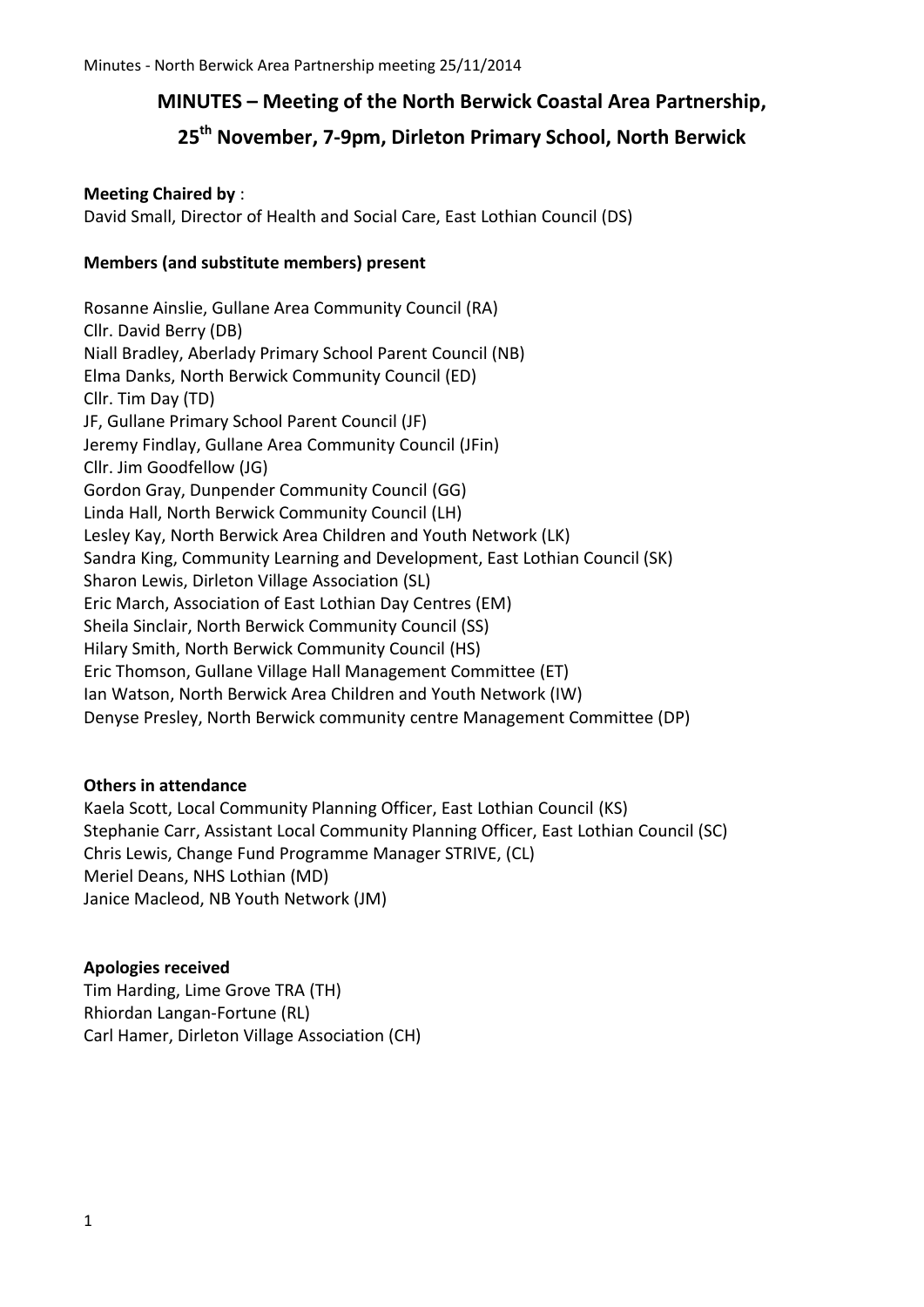| <b>Agenda Item</b>            | <b>Key discussion points</b>                                                                                                                                                                                                                                                                                                                                                                                                         | <b>Action</b> |
|-------------------------------|--------------------------------------------------------------------------------------------------------------------------------------------------------------------------------------------------------------------------------------------------------------------------------------------------------------------------------------------------------------------------------------------------------------------------------------|---------------|
| 1. Welcome                    | DS welcomed everyone to the meeting. Apologies were noted.                                                                                                                                                                                                                                                                                                                                                                           |               |
| 2. Approval of the<br>minutes | ED pointed out a correction to Item 4 of the minutes regarding funds<br>raised by the Day Centre towards a new centre mini-bus.<br>Minutes were approved with these amendments.                                                                                                                                                                                                                                                      |               |
| 3. Matters Arising            |                                                                                                                                                                                                                                                                                                                                                                                                                                      |               |
|                               | a) MIR Consultation Process                                                                                                                                                                                                                                                                                                                                                                                                          |               |
|                               | KS explained the first stage of the Main Issues Report Consultation,<br>in the form of public events are now taking place, with North<br>Berwick scheduled for Thursday 4 <sup>th</sup> December. KS reinforced the<br>importance of registering for the evening workshops and<br>encouraged attendance by the wider community.                                                                                                      |               |
|                               | b) Engagement with Young People                                                                                                                                                                                                                                                                                                                                                                                                      |               |
|                               | SC explained there is ongoing engagement with North Berwick Pupil<br>Council, who are in the process of finalising questions for a school-<br>wide survey gauging the prevalence of cyber bullying.                                                                                                                                                                                                                                  |               |
|                               | c) Youth and Children's Network Action Planning meeting: 2nd<br><b>Dec</b>                                                                                                                                                                                                                                                                                                                                                           |               |
|                               | LK noted the next network meeting taking place on the $2^{nd}$<br>December would be focused around developing their Action Plan<br>and putting forward recommendations to increase opportunities for<br>young people across the ward.                                                                                                                                                                                                |               |
|                               | d) East Lothian Community Rail Partnership Launch Event                                                                                                                                                                                                                                                                                                                                                                              |               |
|                               | This event was reflected on positively, and it was explained that part<br>of the event saw 4 working groups looking at various topics<br>surrounding challenge, opportunities and options for Rail transport<br>and relevant linkages across East Lothian. Key partners and<br>representatives from public transport providers were a key source of<br>information and guidance on where would be effective to lobby for<br>changes. |               |
|                               | KS posed the question to the partnership; Should there be a<br>representative from the North Berwick Coastal Area Partnership on<br>the East Lothian Community Rail Partnership, or alternatively, do we<br>maintain ongoing links that exist presently?                                                                                                                                                                             |               |
|                               | With consideration there will be a future call for a longstanding Rail<br>Partnership Committee and smaller focused subgroups, the decision<br>was made to maintain ongoing links.                                                                                                                                                                                                                                                   |               |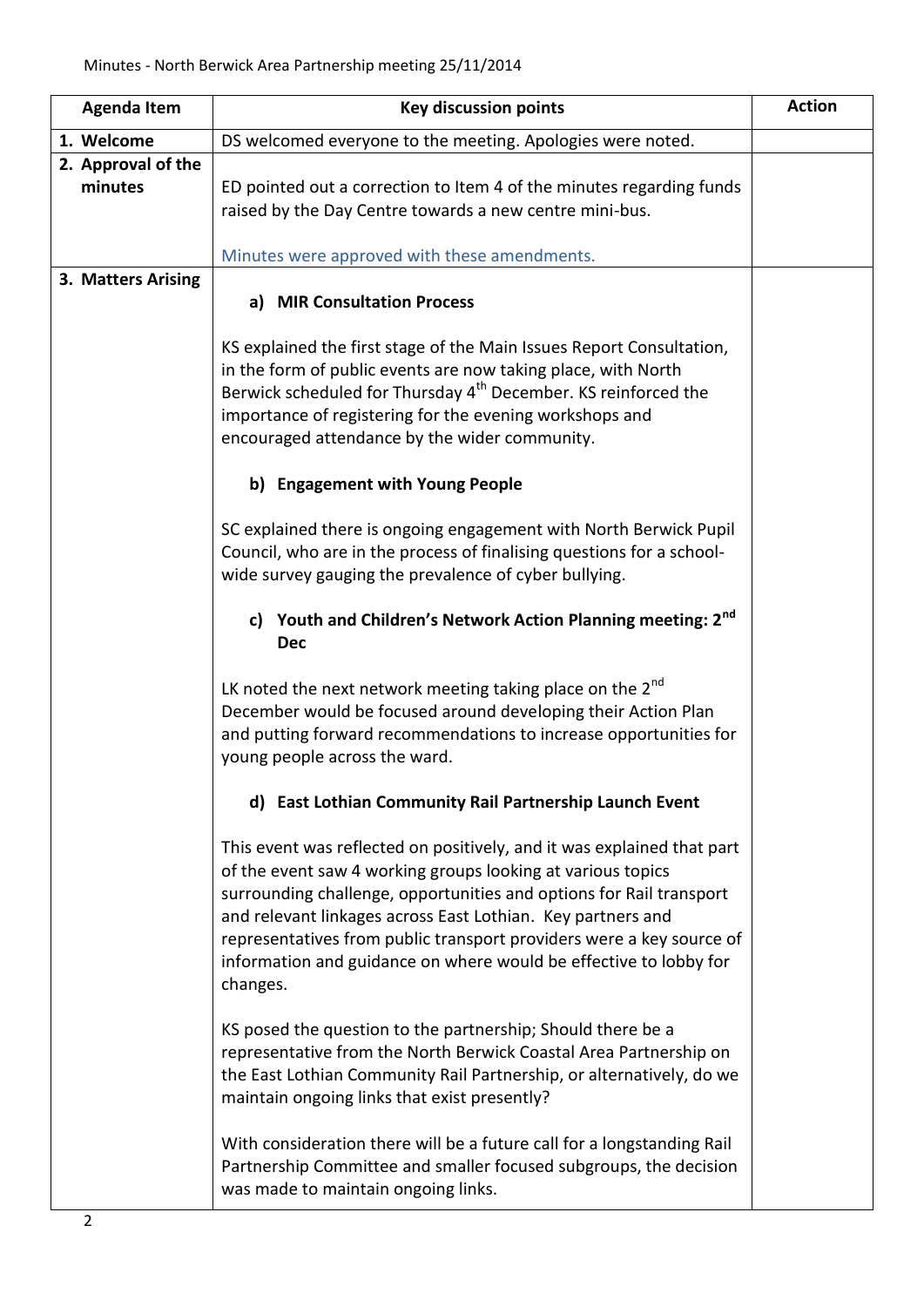|                                                    | <b>Decision: Maintain Ongoing Links with East Lothian Community Rail</b><br><b>Partnership</b><br>e) Other matters arising<br>No other matters arising.                                                                                                                                                                                                                                                                                                                                                                                                                                                                                                                                                   |                                                                                                          |
|----------------------------------------------------|-----------------------------------------------------------------------------------------------------------------------------------------------------------------------------------------------------------------------------------------------------------------------------------------------------------------------------------------------------------------------------------------------------------------------------------------------------------------------------------------------------------------------------------------------------------------------------------------------------------------------------------------------------------------------------------------------------------|----------------------------------------------------------------------------------------------------------|
| 4. Health and<br><b>Social Care</b><br>Integration | DS introduced CL, Change Fund Programme Manager with STRIVE<br>who is supporting Carol Lumsden, Transformation Manager, in the<br>development of the Strategic Plan for the new Health and Social<br>Care Integration.<br>CL explained a draft plan has been put together, and they are now in<br>the process of the first stage of consultations. CL delivered a<br>presentation outlining the draft Strategic Plan of the Integration<br>(attached with these minutes) and encouraged feedback<br>throughout, and at the conclusion of the presentation.<br>Notes from these discussions are attached as an appendix to this<br>minute.                                                                 |                                                                                                          |
| 5. Developing<br>our Area Plan                     | a) Framework for Area Plan<br>KS distributed a document outlining the draft Framework for the<br>Area Plan. She pointed this out as an ongoing working document,<br>one that will outline action areas put forward by the Area<br>Partnership.<br>b) Consolidating our key themes and areas for action<br>KS went on to distribute a document which consolidates the key<br>themes from Area Partnership discussions. KS emphasised this is by<br>no means a finalised document but rather, a live, working document.<br>KS encouraged attendees of the meeting to take these themes back<br>to their groups or networks and provide further recommendations<br>for action as well as any other comments. | <b>Action-AP:</b><br>Send<br>recommenda<br>tions and<br>feedback to<br>nbc-<br>ap@eastlothi<br>an.gov.uk |
| 6. AOCB                                            | KS reminded the AP of the MIR Public Consultation Event in North<br>Berwick on Thursday 4 <sup>th</sup> December.                                                                                                                                                                                                                                                                                                                                                                                                                                                                                                                                                                                         |                                                                                                          |
| 7. Dates of next<br>meetings                       | Tuesday 27 <sup>th</sup> January, 7-9pm, Hope Rooms, North Berwick: focus on<br>the MIR                                                                                                                                                                                                                                                                                                                                                                                                                                                                                                                                                                                                                   | Please send<br>any<br>apologies to:<br>nbc-<br>ap@eastlothi<br>an.gov.uk                                 |

**Contact:** Kaela Scott, Local Community Planning Officer Email: [nbc-ap@eastlothian.gov.uk](mailto:nbc-ap@eastlothian.gov.uk) Phone: 01620 82782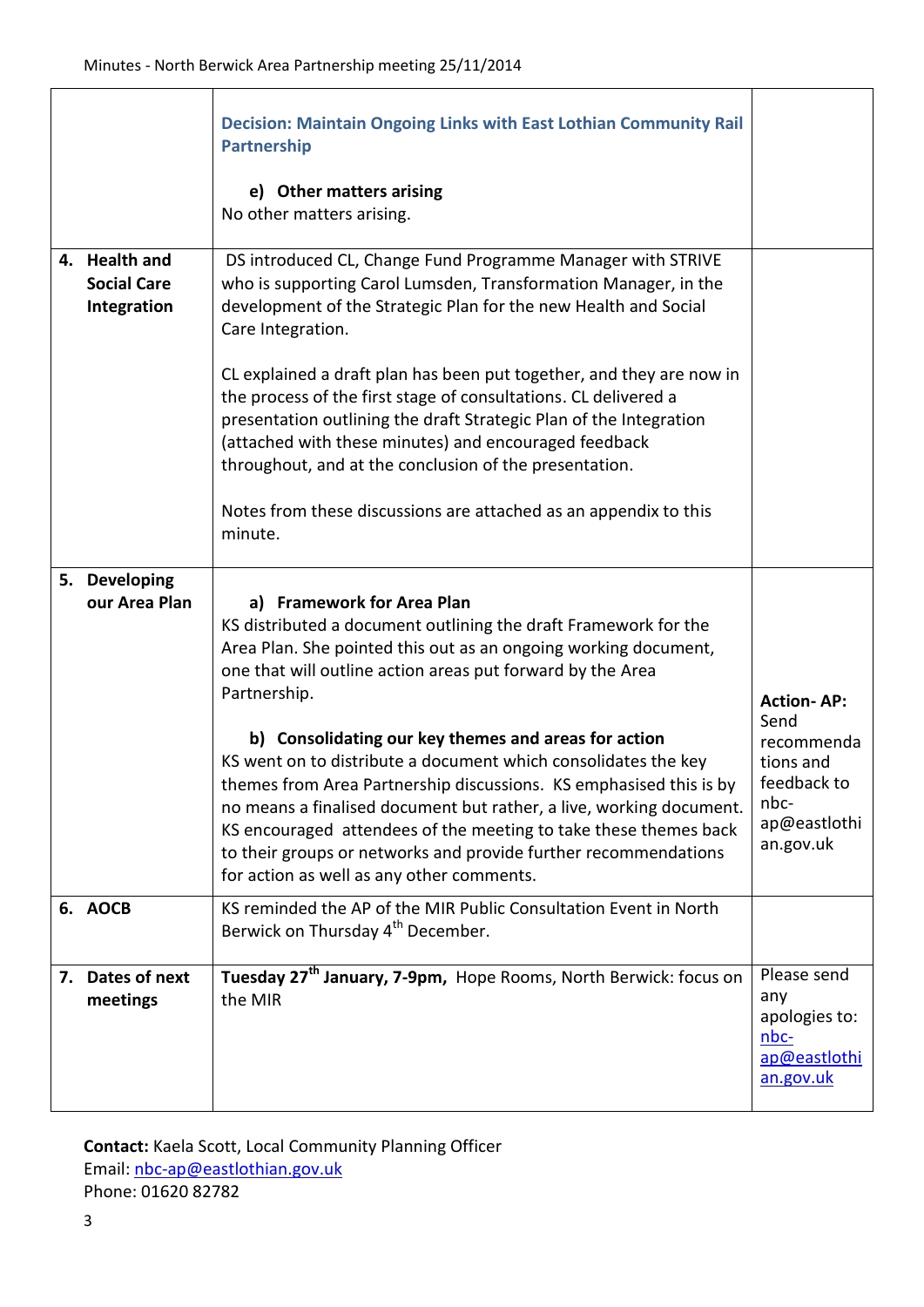Appendix 1.1: Record of discussions Health and Social Care Integration

## **Q1 Does the draft Strategic Plan address the most important issues for East Lothian?**

- Yes in general terms will need to see the details
- Important to prevent people going into RIE and bring rehabilitation closer to home

#### **Q2 Have we missed anything that is really significant? If so, what?**

- Why not children's services?
- Concern that and efficiencies made in the first year might impact on children's services when they come into scope.
- Concern separating children's health and social c services from education seems to go against the new legislation and named adult and principles of GIRFEC
- Falls prevention a gap need investment in preventative services generally
- Need to have ease of access to community support
- Preventative support ok to say you are prioritising it but need to back that up with money
- TRANSPORT! Rurality need a coordinated cross sector transport strategy there is spare capacity but no coordinated way to use it effectively. SG huge fund for community transport – did EL apply for any of it????
- Young carers caring for adults this is a gap because the service is disjointed with the adult services in scope but the young person's not in scope
- Young people in transition is a gap.
- Planning ahead for new cultures and behaviours not mentioned digital access
- Is there an option for very sheltered housing with suitably trained wardens for more vulnerable people e.g. half way between your own home and the Abby
- Mixed opinion also suggests more important to focus the money on prevention at home
- Need to be able to demonstrate how the acute sector will release monies to East Lothian if people not going into RIE – this money can go prevention service
- Capacity of care at home workforce contracting needs reviewed e.g. carers only paid within home (not travel) – different pay in other areas of Lothian.
- Social isolation and accessibility to services a big issue for the East
- Should be looking at opportunities for working with adjacent partnerships e.g. if Muss is closer to Edinburgh then would it make sense for some parts to share their services?

#### **Q3 We are planning to look at services in 2 localities in East Lothian. Do you agree with this approach?**

- 2 Localities are fine so long as the local areas can feed into the planning process and there is equality of access to services – not got that at present
- Is there a good reason to split into 2 areas? can we plan our services in one throughout East Lothian - What is the reason for 2 – think this is a waste of time and resources – should only be one that takes account of local areas.
- Maximise the plan at Area Partnership level 6 Localities